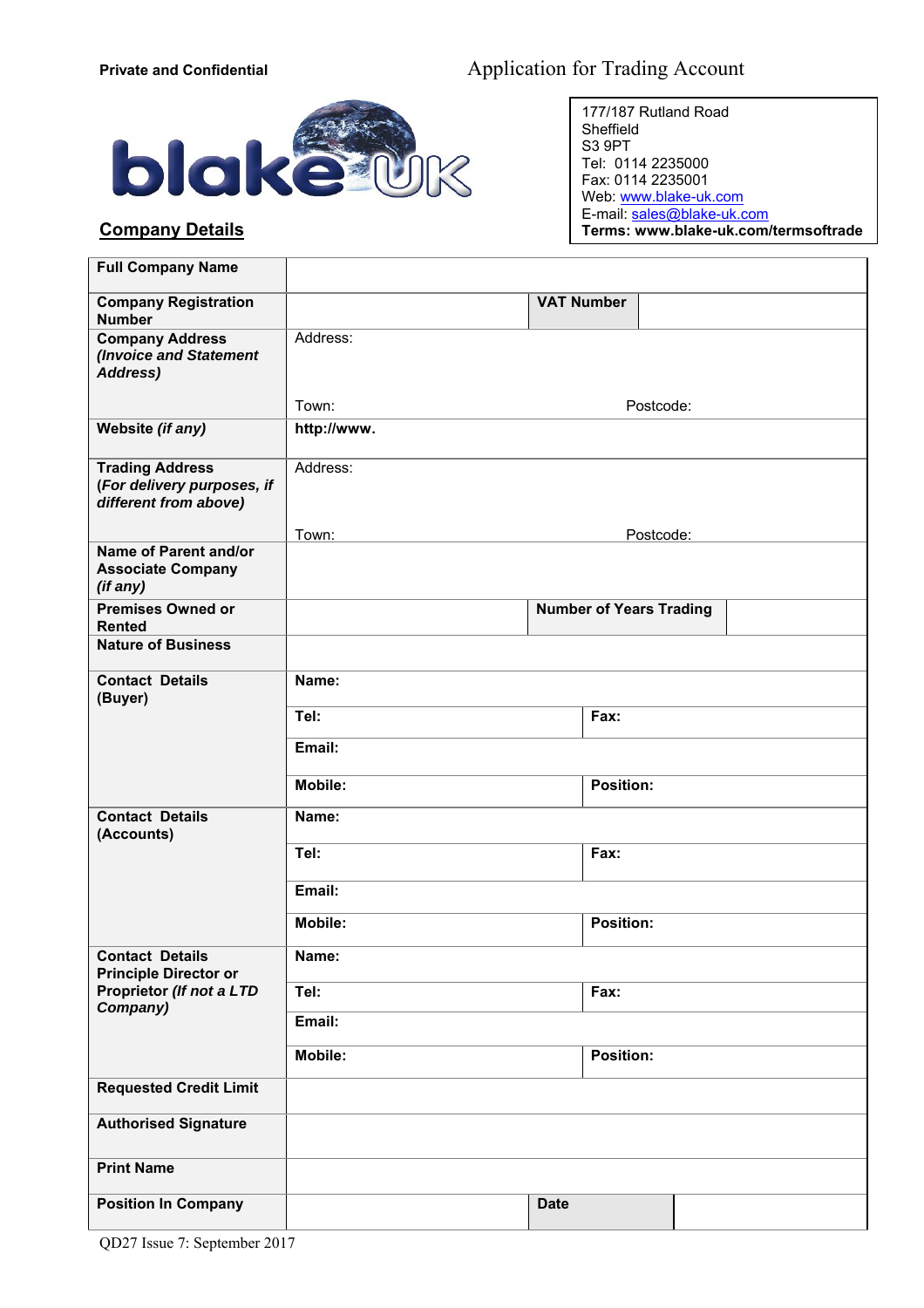| 1 <sup>st</sup> Trade Reference | <b>Company Name:</b>         |      |  |
|---------------------------------|------------------------------|------|--|
|                                 | <b>Contact Name:</b>         |      |  |
|                                 | Tel:                         | Fax: |  |
|                                 | Email:                       |      |  |
|                                 | <b>Current Credit Limit:</b> |      |  |
| 2 <sup>nd</sup> Trade Reference | <b>Company Name:</b>         |      |  |
|                                 | <b>Contact Name:</b>         |      |  |
|                                 | Tel:                         | Fax: |  |
|                                 | Email:                       |      |  |
|                                 | <b>Current Credit Limit:</b> |      |  |

## **CONDITIONS OF SATISFACTORY CREDIT / TRADING APPROVAL**

A. **Due to the challenging economic climate the first 3-months of trading will be subject to Proforma / COD terms, until a regular trading pattern is established unless there are mitigating circumstances.** 

**Acceptable methods of payment are:** 

- **Credit/Debit card**
- **BACS (Account Number 60886599 Sort Code 20.76.92)**
- **Cheque**

**Please note we offer a 3% discount in recognition of this prompt payment during this probation period.** 

**Where a credit limit is requested we will seek approval from either our debt insurers or 3rd party credit review agencies,** 

B. **In addition to the application for a trading account, please find enclosed a copy of our Terms and Conditions or alternatively they can be downloaded from www.blake-uk.com/termsoftrade.** 

**Both of these must be submitted with the original signature and posted to our Head Office at 177/187 Rutland Road SHEFFIELD S3 9PT. (Faxed, scanned or e-mailed copies will not be accepted)** 

C. **Trading is subject to Sales Manager approval in relation to the location, company trading history and annual potential spend.** 

**All documentation needs to be signed by an Officer of the company.** 

D. **Your company letterhead must be received with the application.**

E. **To ensure there are no delays in processing your application the following are ALL required:** 

| <b>Document</b>                                         | Tick to confirm included with application |
|---------------------------------------------------------|-------------------------------------------|
| Completed application form with original signature.     |                                           |
| Completed Terms and Conditions with original signature. |                                           |
| Original copy of your company letterhead.               |                                           |

|                    | <b>Following Information For Blake UK Internal Use Only</b> |                  |                                |  |
|--------------------|-------------------------------------------------------------|------------------|--------------------------------|--|
| <b>Approved By</b> | <i><b>Insured</b></i>                                       | <b>Reference</b> | All<br><b>Documents</b><br>Enc |  |
|                    |                                                             |                  |                                |  |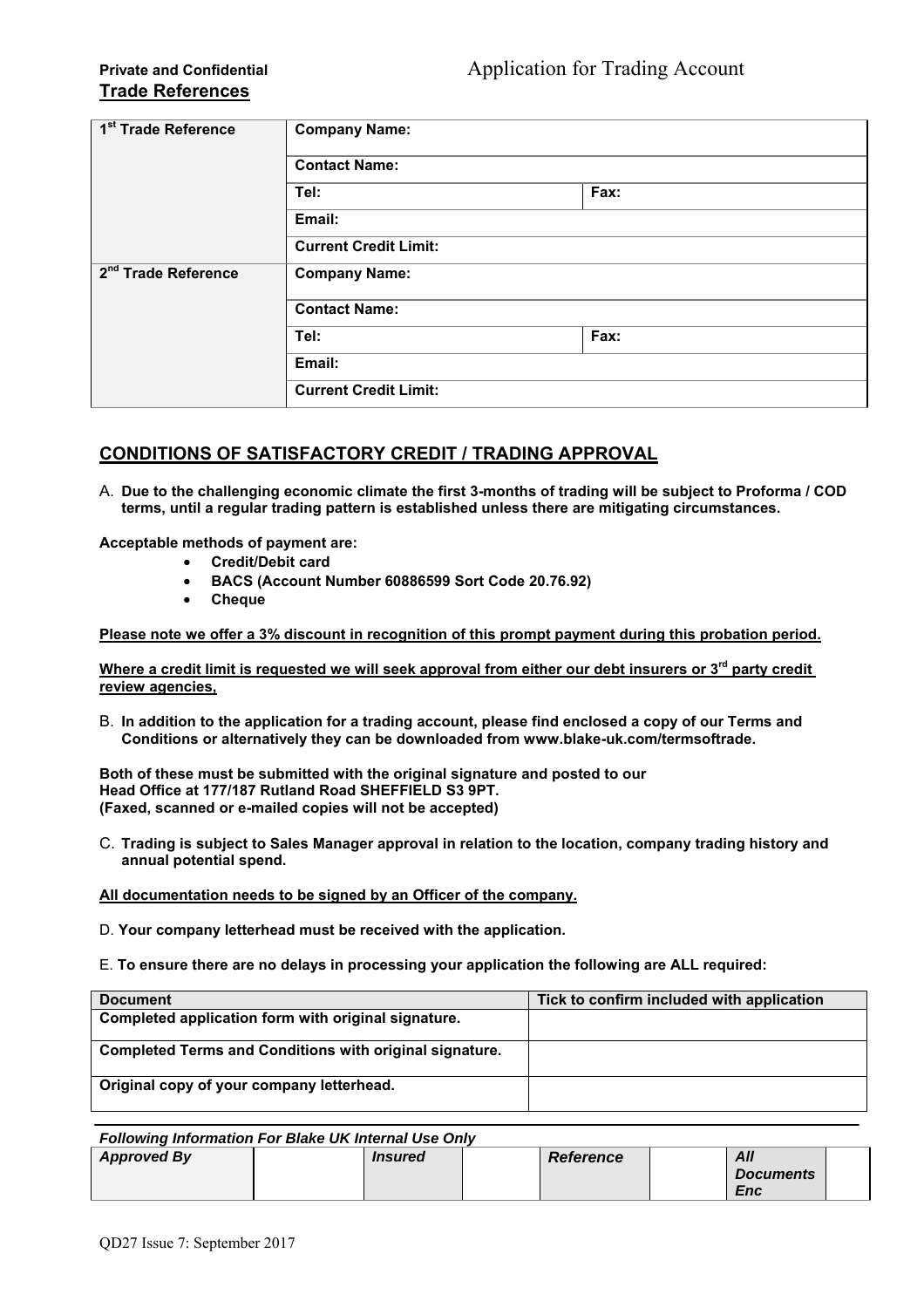# **Terms and Conditions Acceptance**

| <b>Full Company Name</b>    |             |  |
|-----------------------------|-------------|--|
| <b>Authorised Signature</b> |             |  |
| <b>Print Name</b>           |             |  |
| <b>Position In Company</b>  | <b>Date</b> |  |

**We wish to confirm that we accept Blake UK Ltd Conditions of Sale and Terms annexed or endorsed to this account application with the exception of the specific paragraphs listed above.** 

**A copy is available at www.blake-uk.com/termsoftrade** 

**Upon receipt of completed documentation and satisfactory opening of a trading account we will confirm your account reference number and other relevant trading details.**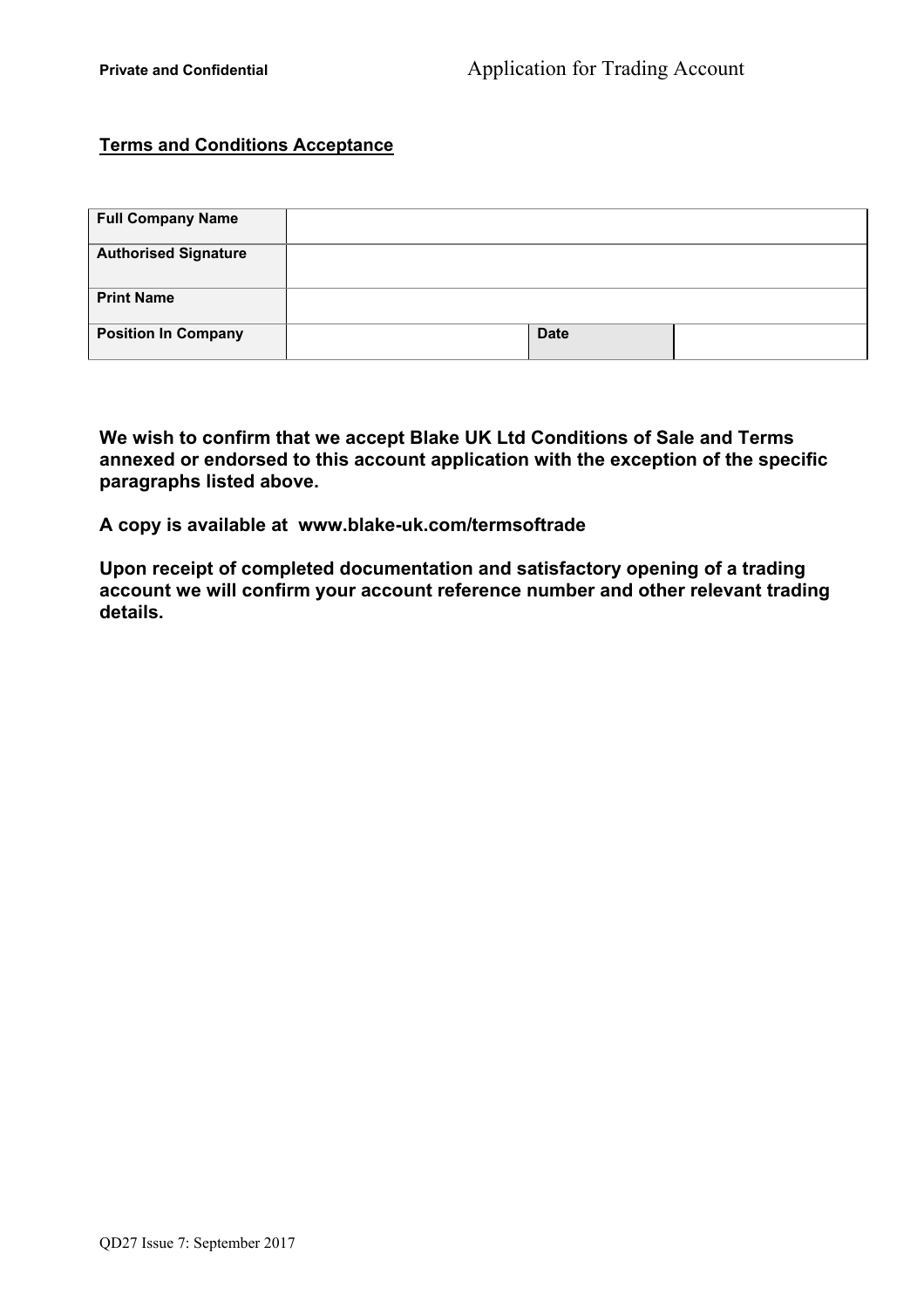#### **The customer's attention is drawn in particular to the provisions of clause 9.**

1. **INTERPRETATION** 

1.1 **Definitions:** 

| "Business Day"           | means a day (other than a Saturday, Sunday or public holiday)<br>when banks in London are open for business.                               |       |
|--------------------------|--------------------------------------------------------------------------------------------------------------------------------------------|-------|
| "Conditions"             | means the terms and conditions set out in this document as<br>amended from time to time in accordance with clause 11.4.                    | 4.7   |
| "Contract"               | means the contract between the Supplier and the Customer for<br>the sale and purchase of the Goods in accordance with these<br>Conditions. |       |
| "Customer"               | means the person or firm who purchases the Goods from the<br>Supplier.                                                                     | 4.7.1 |
| "Force Majeure<br>Event" | means an event or circumstance beyond a party's reasonable<br>control.                                                                     | 4.7.2 |
| "Goods"                  | means the goods (or any part of them) set out in the Order.                                                                                |       |
| "Order"                  | means the Customer's order for the Goods, as set out in the                                                                                |       |
|                          | Customer's purchase order form.                                                                                                            | 4.8   |
| "Specification"          | means any specification for the Goods, including any related<br>plans and drawings, that is agreed by the Customer and the<br>Supplier.    |       |
| "Supplier"               | means Blake U.K. Limited of 177/187 Rutland Road, Sheffield,<br>S3 9PT registered in England and Wales with company number<br>01007506.    | 4.9   |
| <b>Tatornrotation:</b>   |                                                                                                                                            | с     |

#### 1.2 **Interpretation:**

- 1.2.1 a reference to a statute or statutory provision is a reference to such statute or provision as amended or re-enacted. A reference to a statute or statutory provision includes any subordinate legislation made under that statute or statutory provision, as amended or re-enacted.
- 1.2.2 any phrase introduced by the terms **including**, **include**, **in particular** or any similar expression shall be construed as illustrative and shall not limit the sense of the words preceding those terms.
- 1.2.3 a reference to **writing** or **written** includes faxes and emails.
- 2. **BASIS OF CONTRACT**<br>2.1 These Conditions apply
- These Conditions apply to the Contract to the exclusion of any other terms that the Customer seeks to impose or incorporate, or which are implied by trade, custom, practice or course of dealing.
- 2.2 The Order constitutes an offer by the Customer to purchase the Goods in accordance with these Conditions. The Customer is responsible for ensuring that the terms of the Order and any applicable Specification [submitted by the Customer] are complete and accurate.
- 2.3 The Order shall only be deemed to be accepted when the Supplier issues a written acceptance of the Order, at which point the Contract shall come into existence.
- 2.4 The Customer waives any right it might otherwise have to rely on any term endorsed upon, delivered with or contained in any documents of the Customer that is inconsistent with these Conditions.
- 2.5 Any samples, drawings, descriptive matter or advertising produced by the Supplier and any descriptions or illustrations contained in the Supplier's catalogues or brochures are produced for the sole purpose of giving an approximate idea of the Goods referred to in them. They shall not form part of the Contract nor have any contractual force.
- 2.6 A quotation for the Goods given by the Supplier shall not constitute an offer. A quotation shall only be valid for a period of [20] Business Days from its date of issue, unless otherwise agreed in writing between the Supplier and the Customer

#### 3. **GOODS**

- 3.1 The Goods are described in the Supplier's sales literature, including catalogues, on the Supplier's website, or otherwise specifically described by the Supplier to the Customer in writing and/or drawing To the extent that the Goods are to be manufactured in accordance with a Specification supplied by the Customer, the Customer shall indemnify the Supplier against all liabilities, costs, expenses, damages and losses (including any direct, indirect or consequential losses, loss of profit, loss of reputation and all interest, penalties and legal and other reasonable professional costs and expenses) suffered or incurred by the Supplier in connection with any claim made against the Supplier for actual or alleged infringement of a third party's intellectual property rights arising out of or in connection with the Supplier's use of the Specification. This clause 3.1 shall survive termination of the Contract.
- 3.2 The Supplier reserves the right to amend the specification of the Goods **OR** Specification if required by any applicable statutory or regulatory requirements.

# 4. **DELIVERY**<br>4.1 The Supplie

- The Supplier shall ensure that:
- 4.1.1 each delivery of the Goods is accompanied by a delivery note that shows the date of the Order, all relevant Customer and Supplier reference numbers, the type and quantity of the Goods (including the code number of the Goods, where applicable), special storage instructions (if any) and, if the Goods are being delivered by instalments, the outstanding balance of Goods remaining to be delivered; and
- 4.1.2 if the Supplier requires the Customer to return any packaging materials to the Supplier, that fact is clearly stated on the delivery note. The Customer shall make any such packaging materials available for collection at such times as the Supplier shall reasonably request. Returns of packaging materials shall be at the Supplier's expense.
- 4.2 The Customer shall collect the Goods from the Supplier's premises at 177/187 Rutland Road, Sheffield, S3 9PT or such other location as may be advised by the Supplier prior to delivery (**"Delivery Location"**) within [three] Business Days of the Supplier notifying the Customer that the Goods are ready.
- 4.3 In the event that the Buyer uses a third-party delivery service, the Supplier shall not be liable in any way for the actions of the third party, regardless of whether such liability arises in tort, contract or in any other way and whether or not caused by negligence or misrepresentation.
- 4.4 Delivery is completed on the completion of unloading of the Goods at the Delivery Location.
- 4.5 Any dates quoted for delivery are approximate only, and the time of delivery is not of the essence. The Supplier shall not be liable for any delay in delivery of the Goods that is caused by a Force Majeure Event or the Customer's failure to provide the Supplier with adequate delivery instructions or any other instructions that are relevant to the supply of the Goods.
- 4.6 If the Supplier fails to deliver the Goods for any reason other than any cause beyond the Supplier's reasonable control or the Buyer's Fault, its liability shall be limited to the costs and expenses incurred by the Customer in obtaining replacement goods of similar description and quality in the cheapest market available, less the price of the Goods. The Supplier shall have no liability for any failure to deliver the Goods to the extent that such failure is caused by a Force Majeure Event or the Customer's failure to provide the Supplier with adequate delivery instructions or any other instructions

that are relevant to the supply of the Goods. The Seller will not be liable for any direct, indirect or consequential loss (all three of which include without limitation, pure economic loss, loss of profits, loss of business, depletion of goodwill and similar loss), costs, damages, charges or expenses caused directly or indirectly by any delay in the delivery of the Goods (even if caused by the Supplier's negligence), nor shall an delay entitle the Customer to terminate or rescind the contract.

- If the Customer fails to take delivery of the Goods within three Business Days of the Supplier notifying the Customer that the Goods are ready, then, except where such failure or delay is caused by a Force Majeure Event or the Supplier's failure to comply with its obligations under the Contract, the Supplier may:
- store the Goods until actual delivery and charge the Customer for the reasonable costs including insurance of storage; or
- sell the Goods at the best price readily obtainable and after deducting all reasonable storage and selling expenses, account to the Buyer for the excess over the price paid by the Customer under the contract or charge the buyer for any shortfall below the
- price paid under the contract. 4.8 If the Supplier delivers up to and including 5% more or less than the quantity of Goods ordered the Customer may not reject them, but on receipt of notice from the Customer that the wrong quantity of Goods was delivered, a pro rata adjustment shall be made to the Order invoice.
- to the Stuch inverse.<br>The Supplier may deliver the Goods by instalments, which shall be invoiced and paid for separately. Any delay in delivery or defect in an instalment shall not entitle the Customer to cancel any other instalment.
- 5. **QUALITY**  5.1 The Supplier warrants that on delivery, and for a period of 12months from the date of delivery ("**warranty period**"),] the Goods shall:
- 5.1.1 conform [in all material respects] with their description and any applicable Specification; and
- be free from material defects in design, material and workmanship; and
- 5.1.3 be of satisfactory quality (within the meaning of the Sale of Goods Act 1979); and
- 5.1.4 be fit for any purpose held out by the Supplier. 5.2 Subject to clause 5.3, if:
- 
- 5.2.1 the Customer gives notice in writing to the Supplier during the warranty period within a reasonable time of discovery that some or all of the Goods do not comply with the warranty set out in clause 5.1;
- 5.2.2 the Supplier is given a reasonable opportunity of examining such Goods; and
- 5.2.3 the Customer (if asked to do so by the Supplier) returns such Goods to the Supplier's place of business at the Customer's cost, the Supplier shall, at its option, repair or replace the defective Goods, or refund the price of the defective Goods in full.
- 5.3 The Supplier shall not be liable for the Goods failure to comply with the warranty set out in clause 5.1 in any of the following events: 5.3.1 the Customer makes any further use of such Goods after giving notice in accordance
- with clause 5.2;
- the defect arises because the Customer failed to follow the Supplier's oral or written instructions as to the storage, commissioning, installation, use and maintenance of the Goods or (if there are none) good trade practice regarding the same;
- 5.3.3 the defect arises as a result of the Supplier following any drawing, design or Specification supplied by the Customer;
- 5.3.4 the Customer alters or repairs such Goods without the written consent of the Supplier;
- 5.3.5 the defect arises as a result of fair wear and tear, wilful damage, negligence, or abnormal storage or working conditions; or 5.3.6 the Goods differ from their description as a result of changes made to ensure they
- comply with applicable statutory or regulatory requirements. 5.4 Except as provided in this clause 5, the Supplier shall have no liability to the Customer
- in respect of the Goods failure to comply with the warranty set out in clause 5.1. 5.5 The terms implied by sections 13 to 15 of the Sale of Goods Act 1979 are, to the
- fullest extent permitted by law, excluded from the Contract.
- 5.6 These Conditions shall apply to any repaired or replacement Goods supplied by the Supplier.
- 6. **TITLE AND RISK**
- 6.1 The risk in the Goods shall pass to the Customer on completion of delivery.<br>6.2 Title to the Goods shall not pass to the Customer until the earlier of:
- Title to the Goods shall not pass to the Customer until the earlier of:
- 6.2.1 the Supplier receives payment in full (in cash or cleared funds) for the Goods and any other Goods that the Supplier has supplied to the Customer in respect of which payment has become due, in which case title to the Goods shall pass at the time of payment of all such sums; and
- 6.2.2 the Customer resells the Goods, in which case title to the Goods shall pass to the Customer at the time specified in clause 6.4.
- 6.3 Until title to the Goods has passed to the Customer, the Customer shall: 6.3.1 store the Goods separately from all other goods held by the Customer so that they remain readily identifiable as the Supplier's property;
- 6.3.2 not remove, deface or obscure any identifying mark or packaging on or relating to the Goods;
- 6.3.3 maintain the Goods in satisfactory condition and keep them insured against all risks for their full price from the date of delivery;
- 6.3.4 notify the Supplier immediately if it becomes subject to any of the events listed in clause 8.1; and
- 6.3.5 give the Supplier such information relating to the Goods as the Supplier may require from time to time.
- 6.4 Subject to clause 6.5, the Customer may resell or use the Goods in the ordinary course of its business (but not otherwise) before the Supplier receives payment for the Goods. However, if the Customer resells the Goods before that time:
- it does so as principal and not as the Supplier's agent; and
- 6.4.2 title to the Goods shall pass from the Supplier to the Customer immediately before the time at which resale by the Customer occurs.
- 6.5 If before title to the Goods passes to the Customer the Customer becomes subject to any of the events listed in clause 8.1, then, without limiting any other right or remedy the Supplier may have:
- 6.5.1 the Customer's right to resell the Goods or use them in the ordinary course of its business ceases immediately; and
- 6.5.2 the Supplier may at any time:<br>6.5.2.1 require the Customer to require the Customer to deliver up all Goods in its possession that have not been resold, or irrevocably incorporated into another product; and
- 6.5.2.2 if the Customer fails to do so promptly, enter any premises of the Customer or of any third party where the Goods are stored in order to recover them.
- 7. **PRICE AND PAYMENT**<br>7.1 The price of the Goods s
- The price of the Goods shall be the price set out in the Order, or, if no price is quoted, the price set out in the Supplier's published price list in force as at the date of delivery.